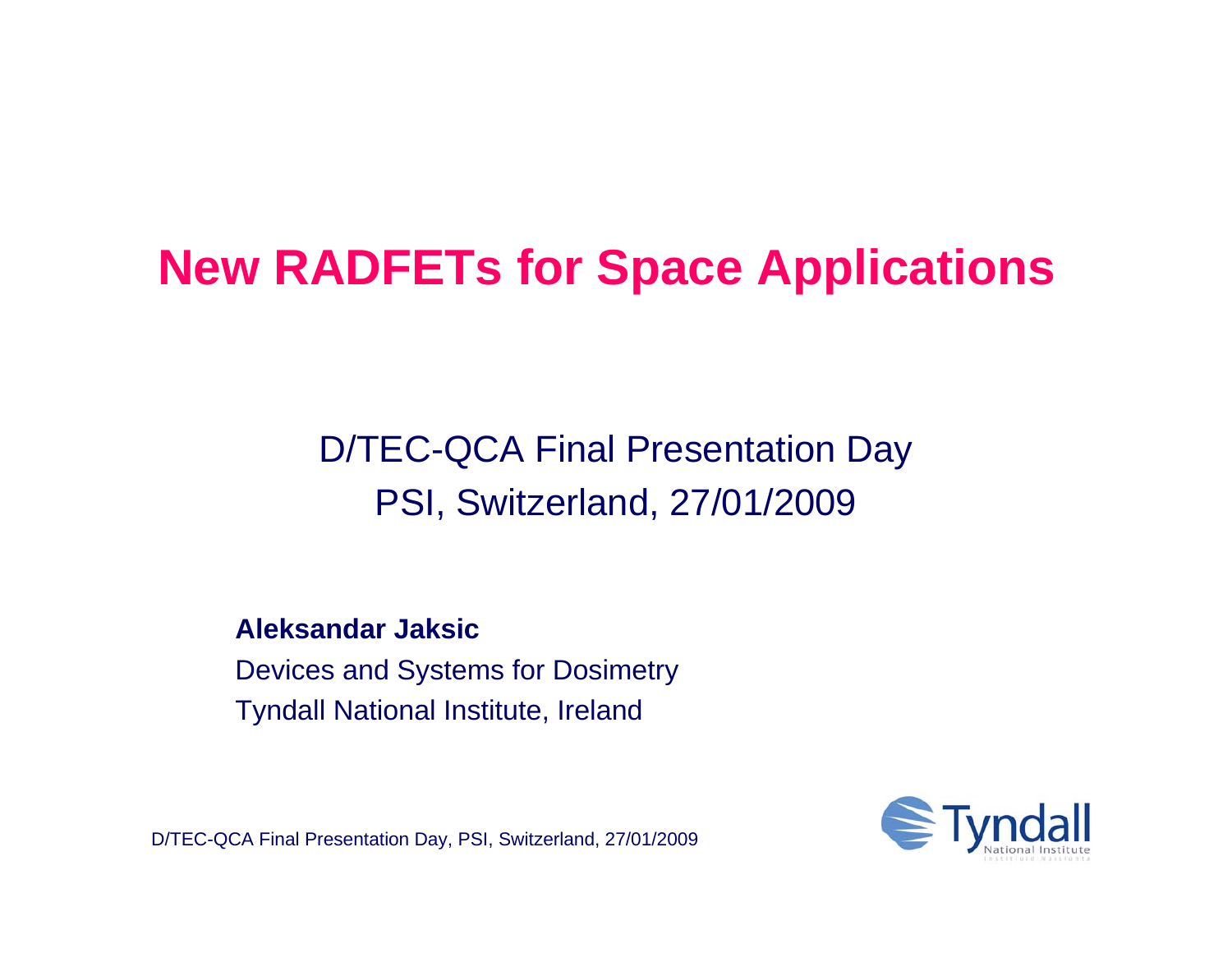## Outline:

- •Basics of RADFET operation
- $\bullet$ Overview of the work performed
- $\bullet$  Main results:
	- Effects of gate process changes
	- Dose rate dependence
	- –Detailed calibration of selected batch
	- Densities of radiation induced defects
- Future work

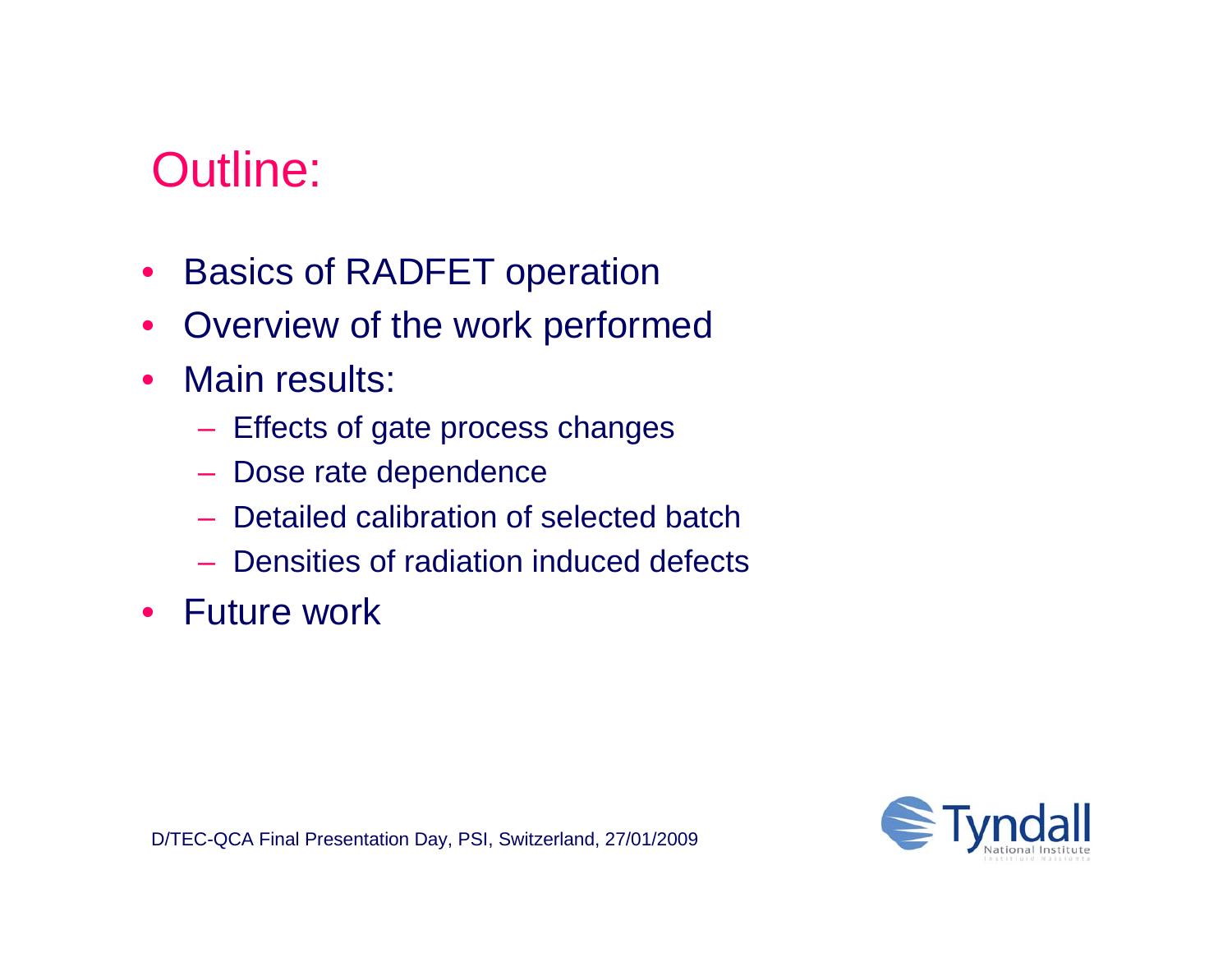## RADFET operating principle:



- •Radiation creates electron-hole pairs
- •Initial recombination of electrons and holes happens
- • Non-recombined electrons leave the oxide; holes are trapped in the vicinity of the oxide/silicon interface
- $\bullet$ RADFET threshold voltage ( $V_T$ ) changes ( $\Delta V_T \sim$  Dose)

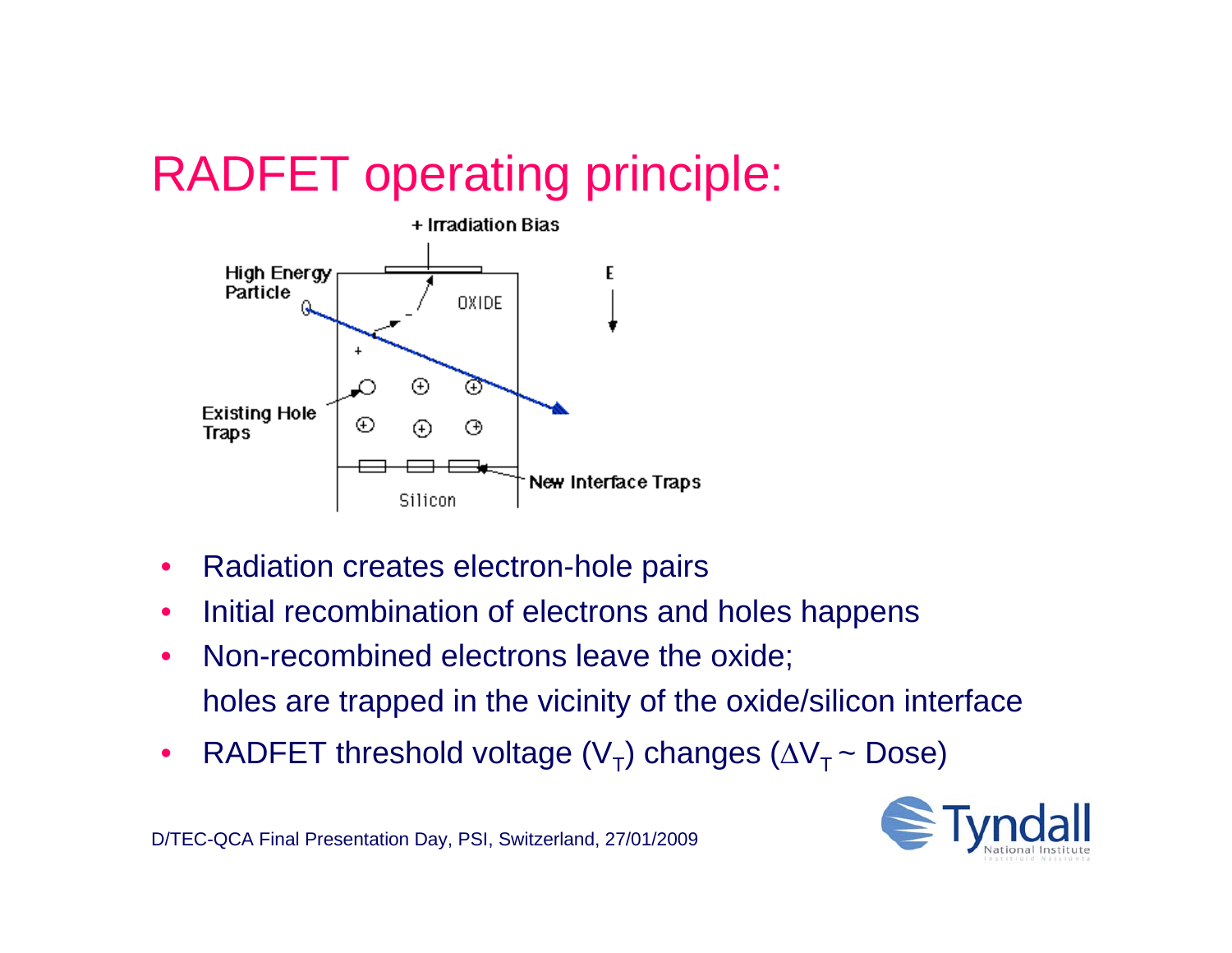## RADFET biasing configurations:

- • Irradiation (sense mode): zero current; (B, S and D grounded); G can be:
	- Grounded (V<sub>IRR</sub>=V<sub>GS</sub>=0V) (option 1)
	- Biased (typically V<sub>IRR</sub>=V<sub>GS</sub>>0) (option 2)

Read-out mode: specified current applied to S=B; G=D grounded



•Irradiation (sense mode) and Read-out mode are the same (option 3)

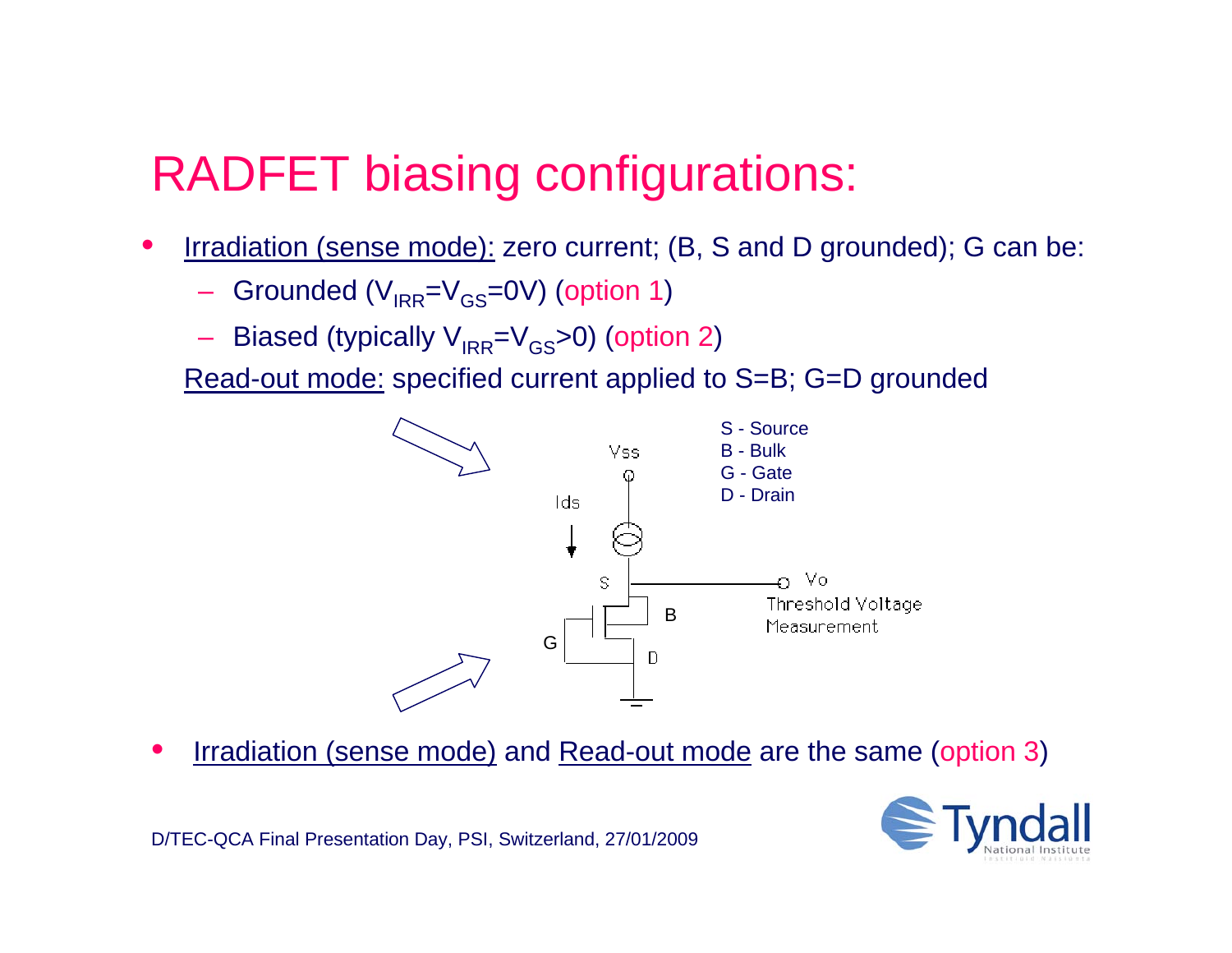## RADFET advantages over other dosimeters:

- $\bullet$ Immediate read-out without destroying the data
- $\bullet$ Extremely small sensor chip
- •Very low or zero power consumption
- $\bullet$ Electronic signal
- •Low cost (especially of a reader device)

## Applications:

- •Nuclear industry and research
- Space dosimetry
- •**Radiotherapy**
- Personal dosimetry [?]

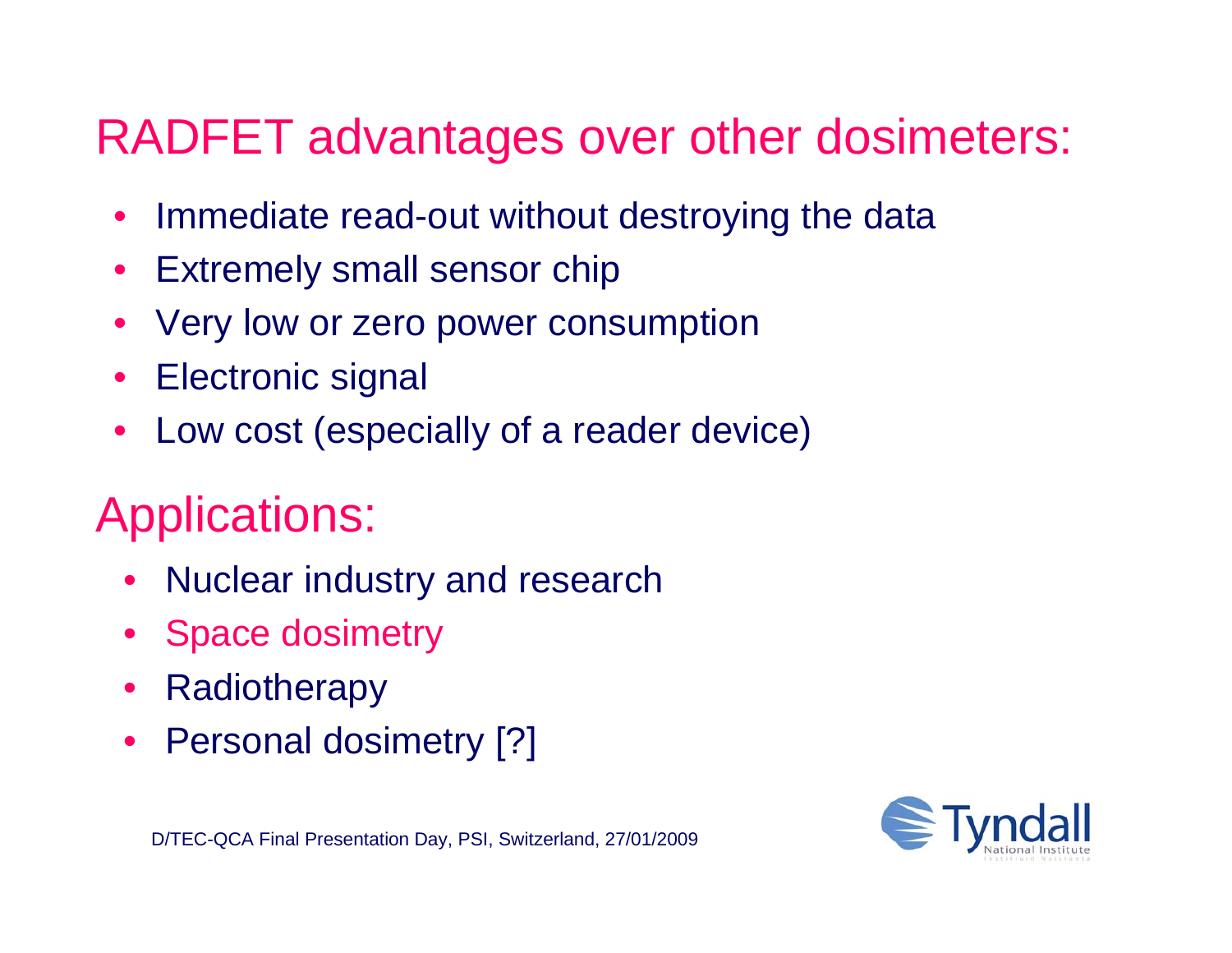## Overview of main project tasks:

- $\bullet$  Produce new types of RADFETs:
	- $-$  Standard batch with new  $\mathsf{V}_\mathsf{T}$  adjust (B1)
	- Batch with increased time and temp. of post-implant anneal (B2)
	- Batch with additionally increased temp. of post-implant anneal (B3)
	- Two batches with oxide-nitride sandwich (4 and 5)
- •Perform Co-60 calibration and study dose rate dependence
- • Characterise densities of radiation-induced charges
	- Subthreshold-midgap technique
	- Charge Pumping

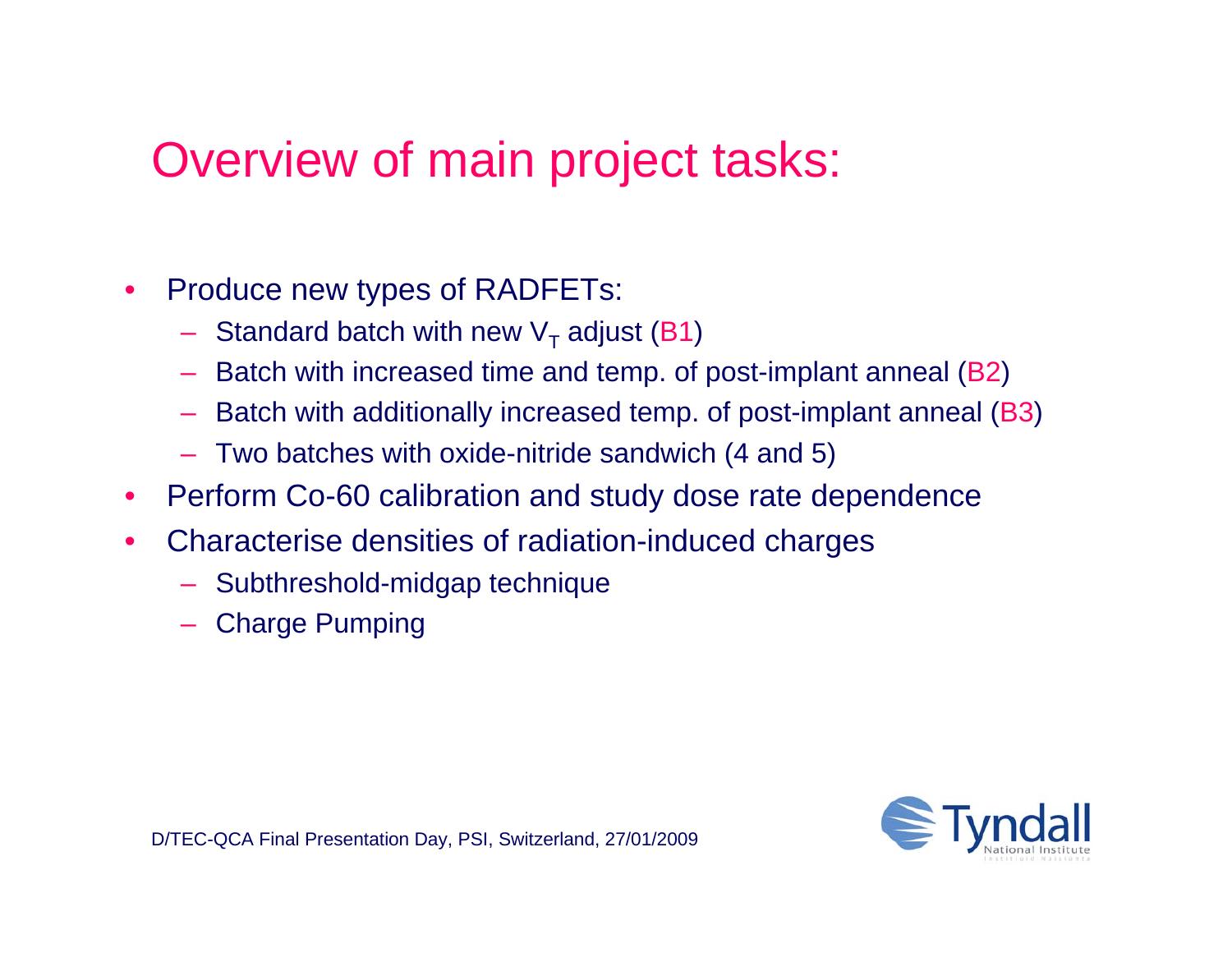#### ESAPMOS4 RADFET chip:



- •Chip size: 1mm x 1mm
- • Contains four RADFETs:
	- two 300/50 devices
	- two 690/15 devices
- • Chip types (gate oxide):
	- 100 nm
	- 400 nm
	- 400 nm Implanted (IMPL)
	- 1 µ<sup>m</sup>
	- –1 µm Implanted (IMPL)

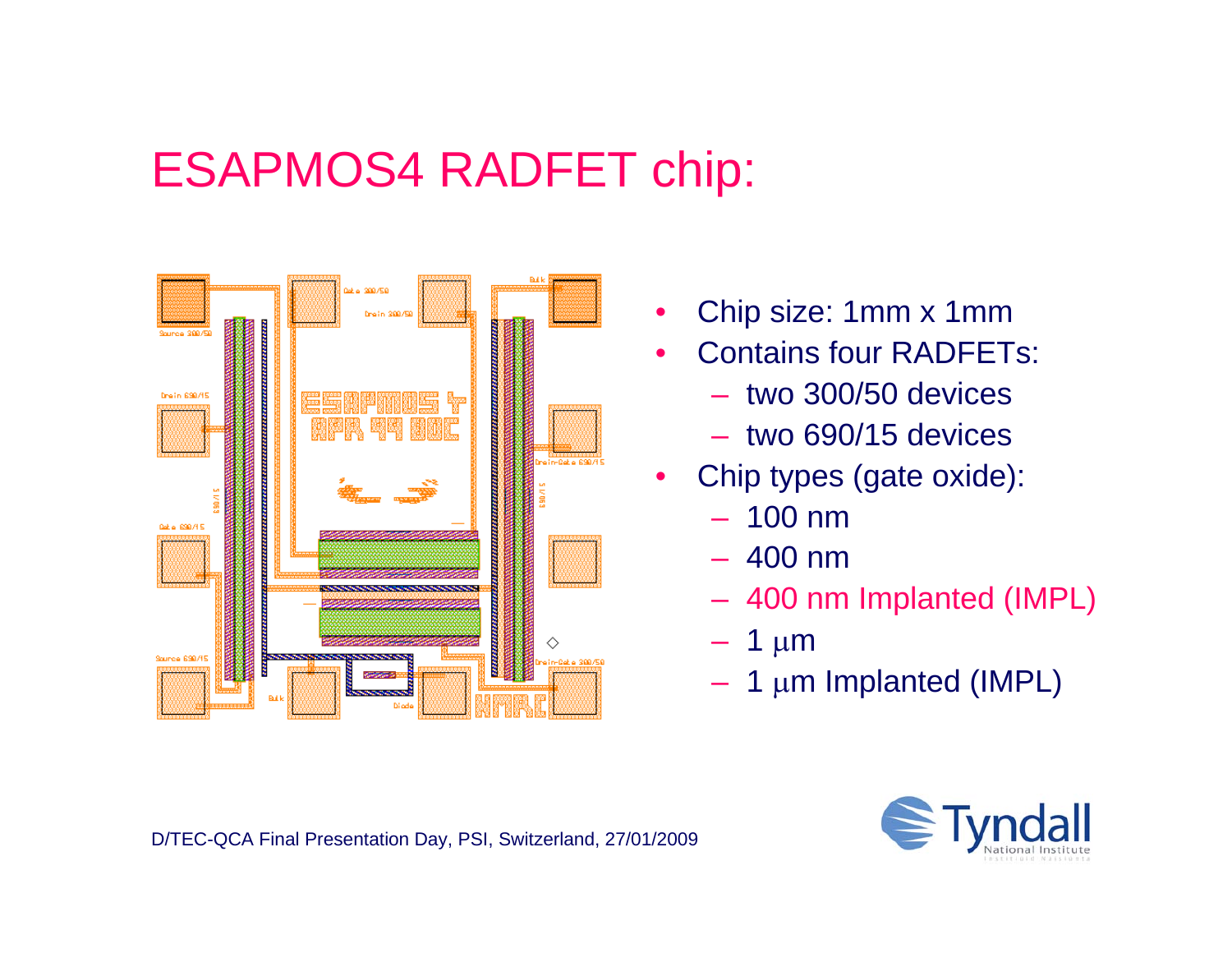Effects of gate process changes (post-implant anneal temperature increases from B1 to B3):

- •Sensitivity at +5V bias increases from B1 to B3
- •Sensitivity at 0V bias decreases from B1 to B3
- $\bullet$ Fading decreases from B1 to B3
- $\bullet$  Effects are a consequence of altered properties of oxide- and interface traps
	- Publication on this is being finalised for NSREC 2009
	- Analysis of trap densities is critical in any development

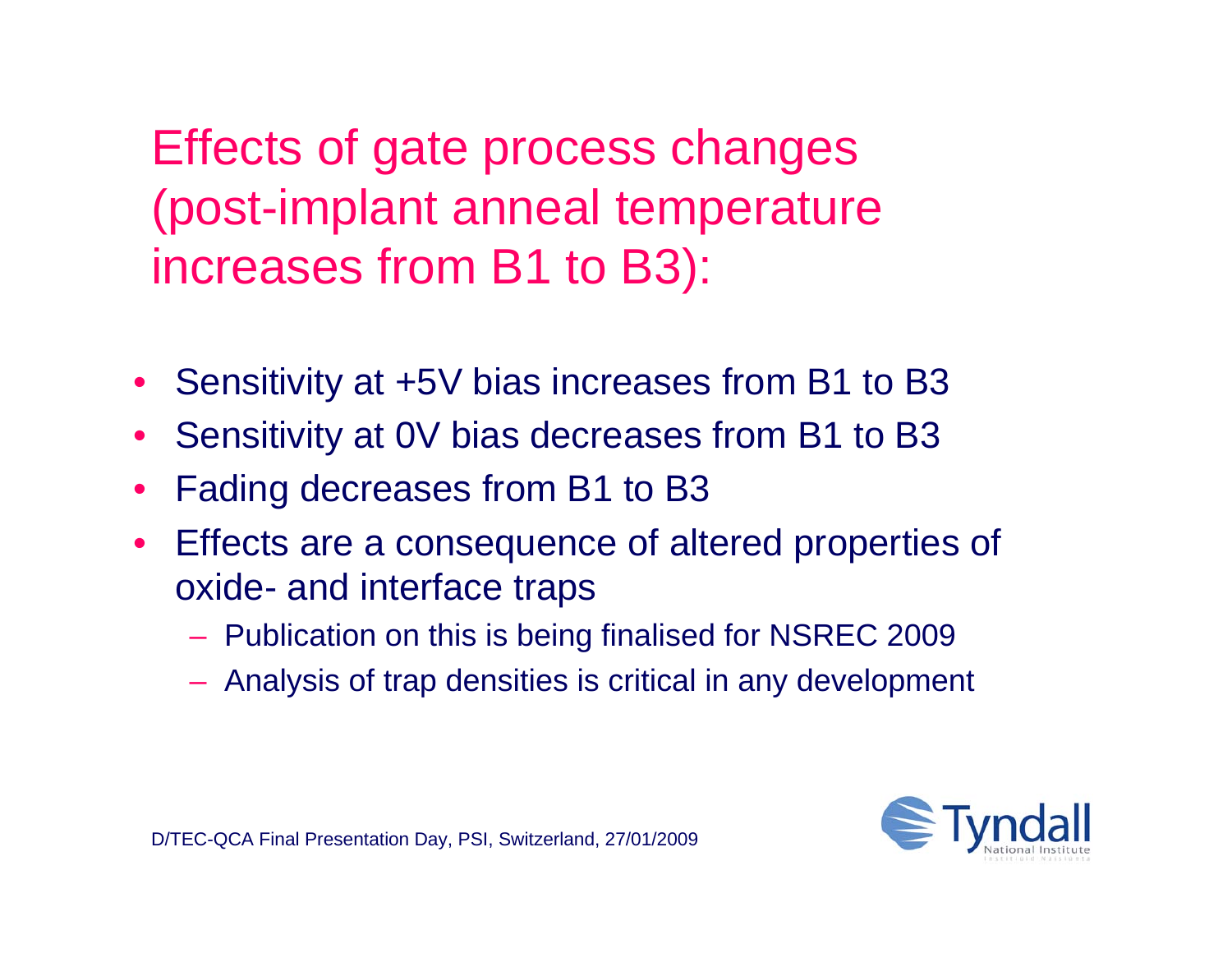#### Dose rate dependence (B1: P3418-W5):



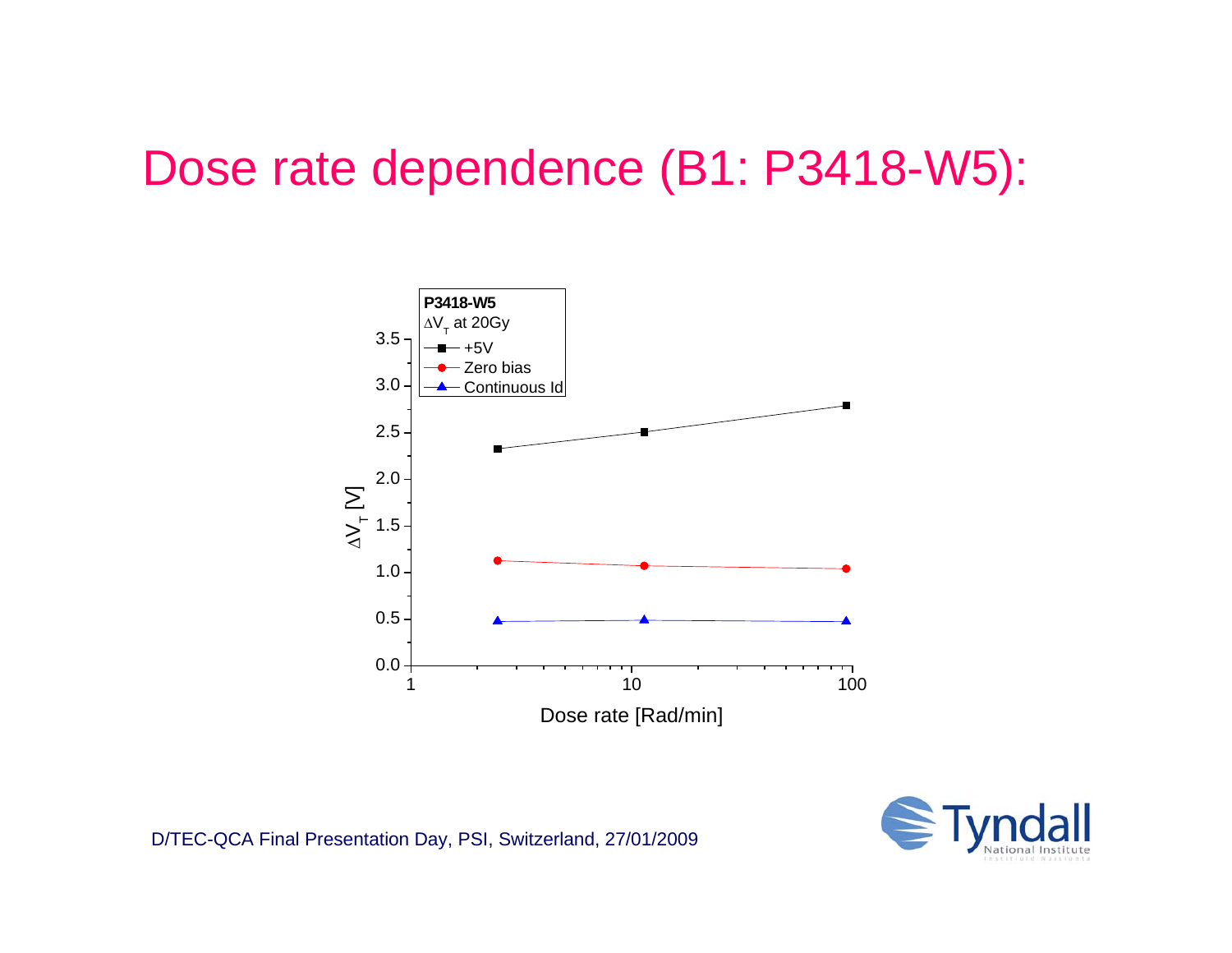#### Dose rate dependence (B2: P3418-W8):



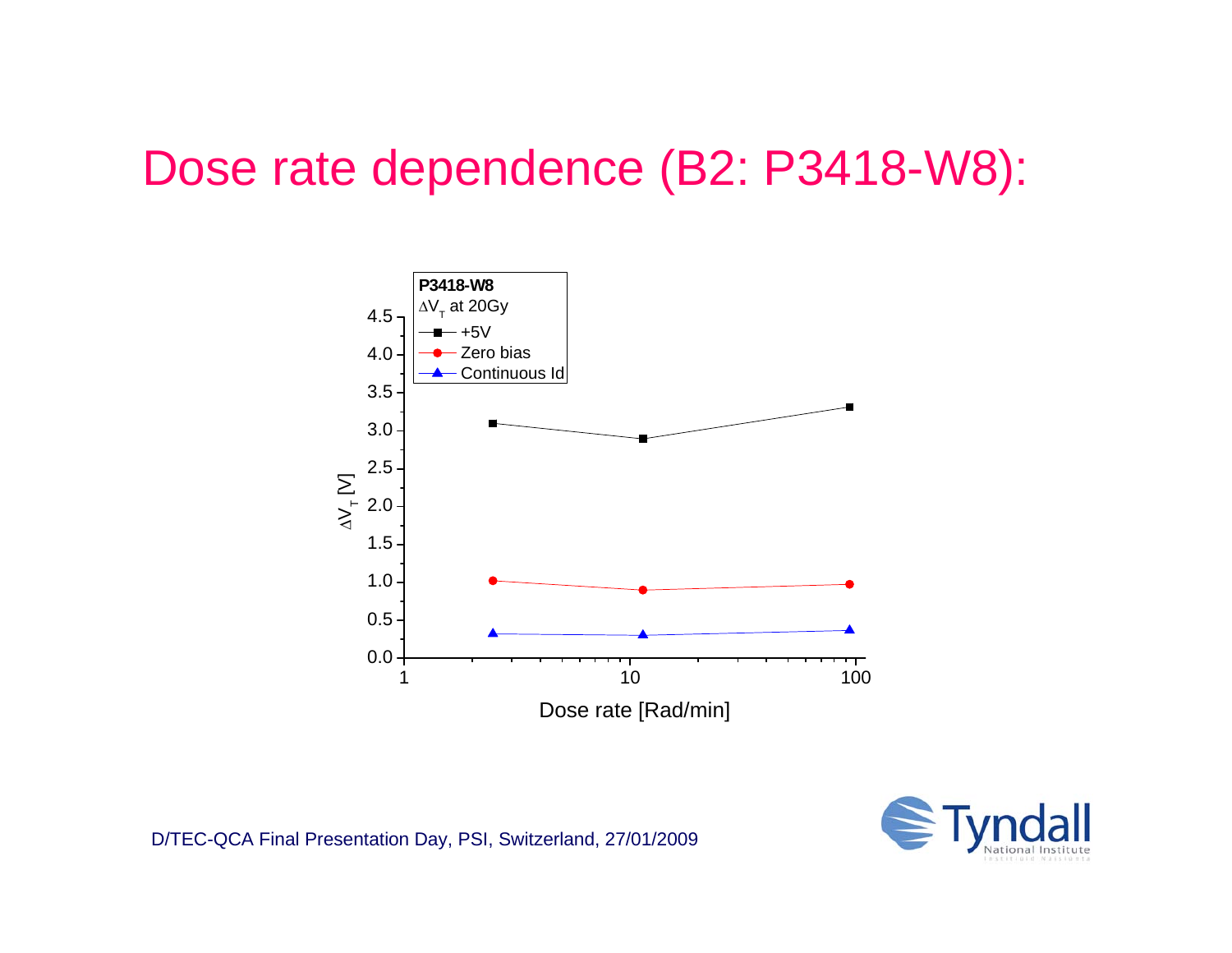## Calibration curves (P3418-W5; 100 Gy):



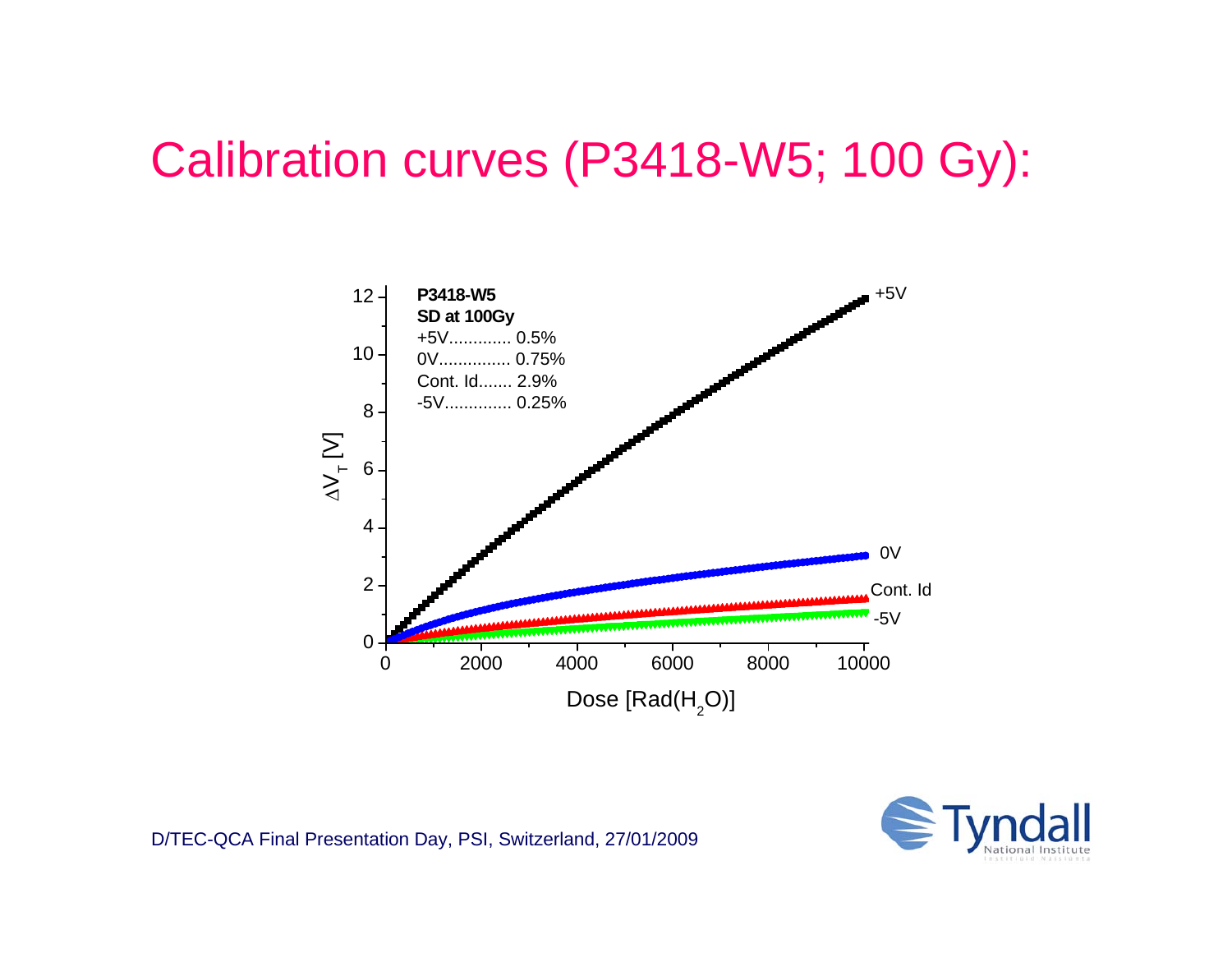#### Calibration curves (P3418-W5; 20 Gy):



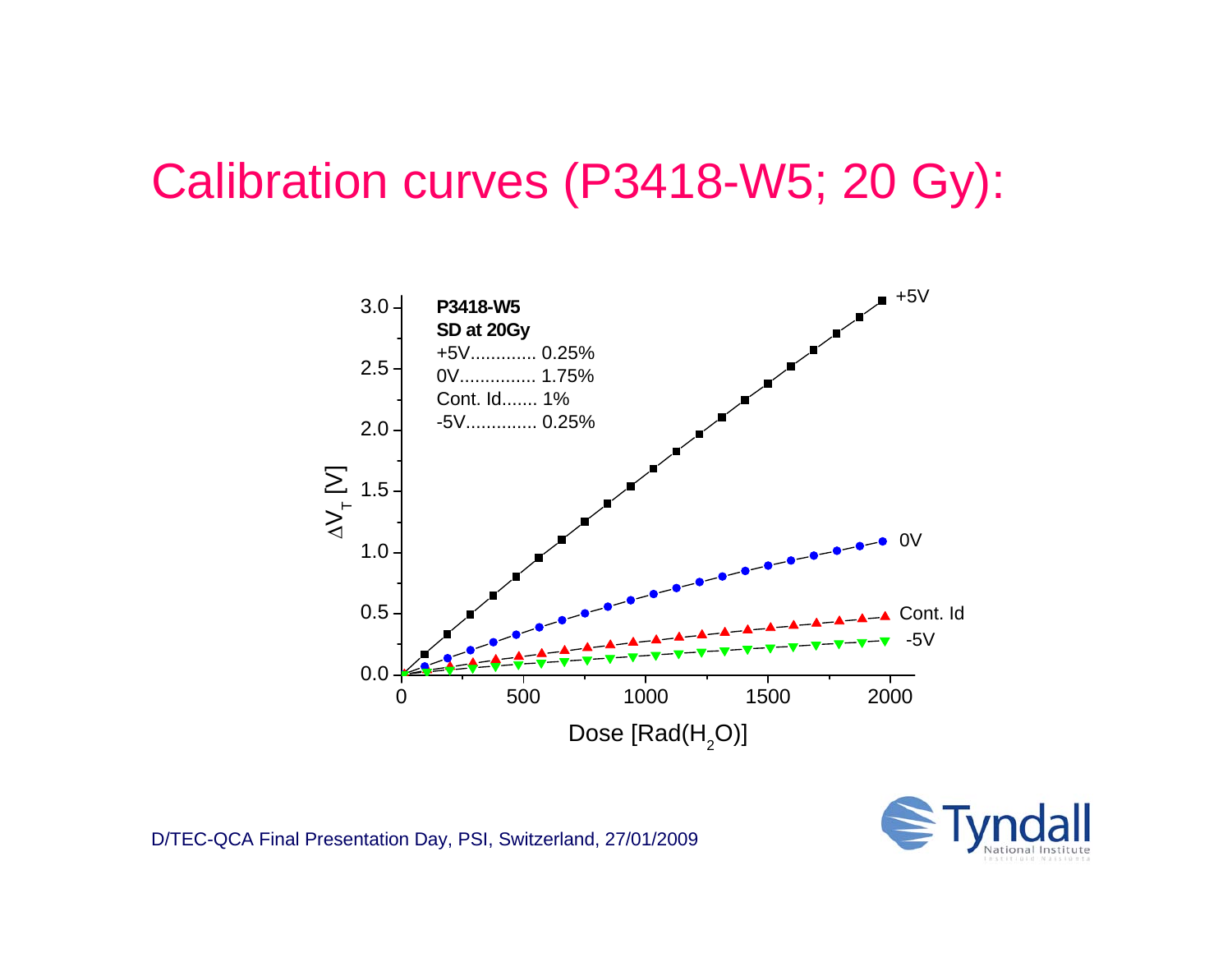## Fitting range is critical (1):



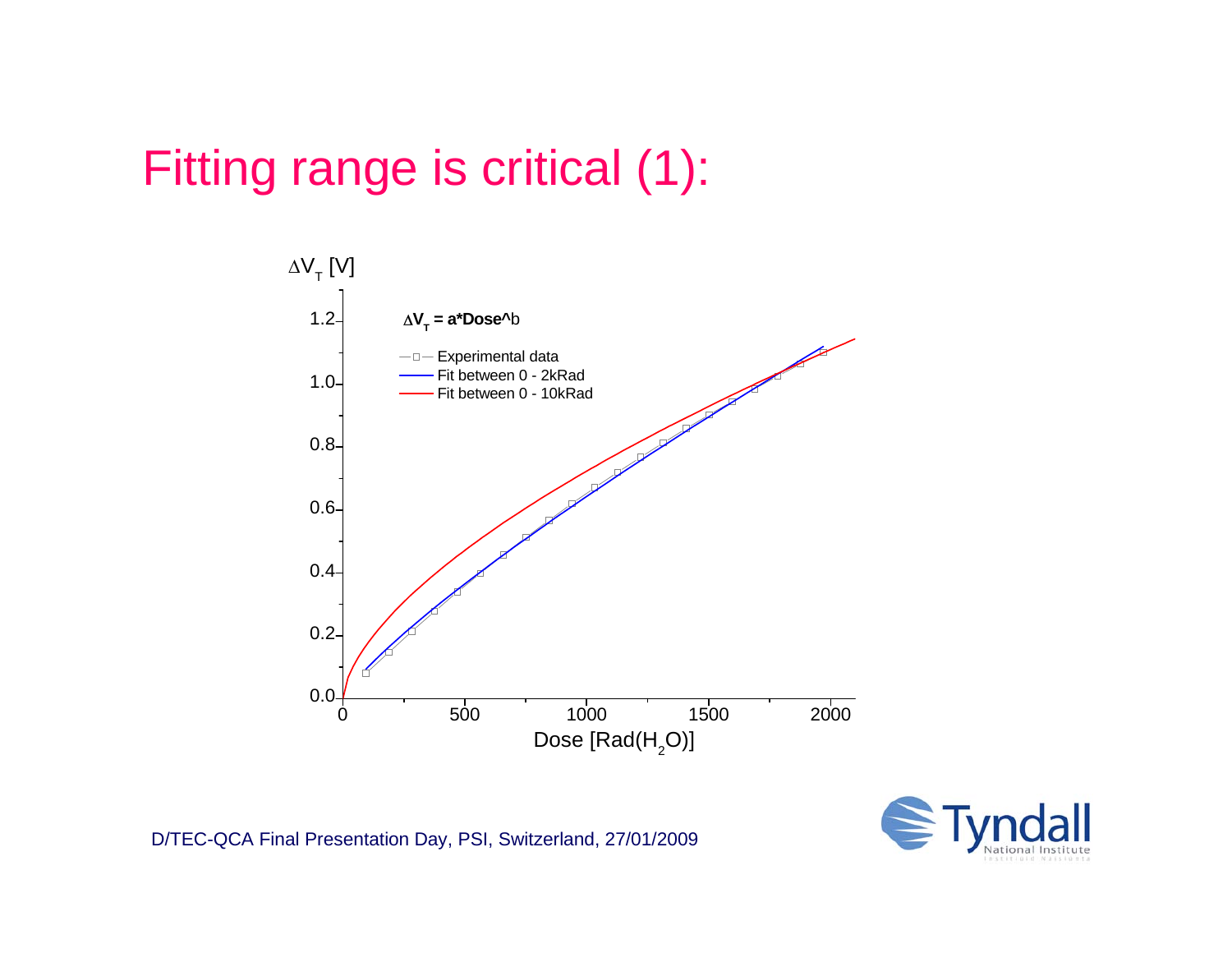## Fitting range is critical (2):



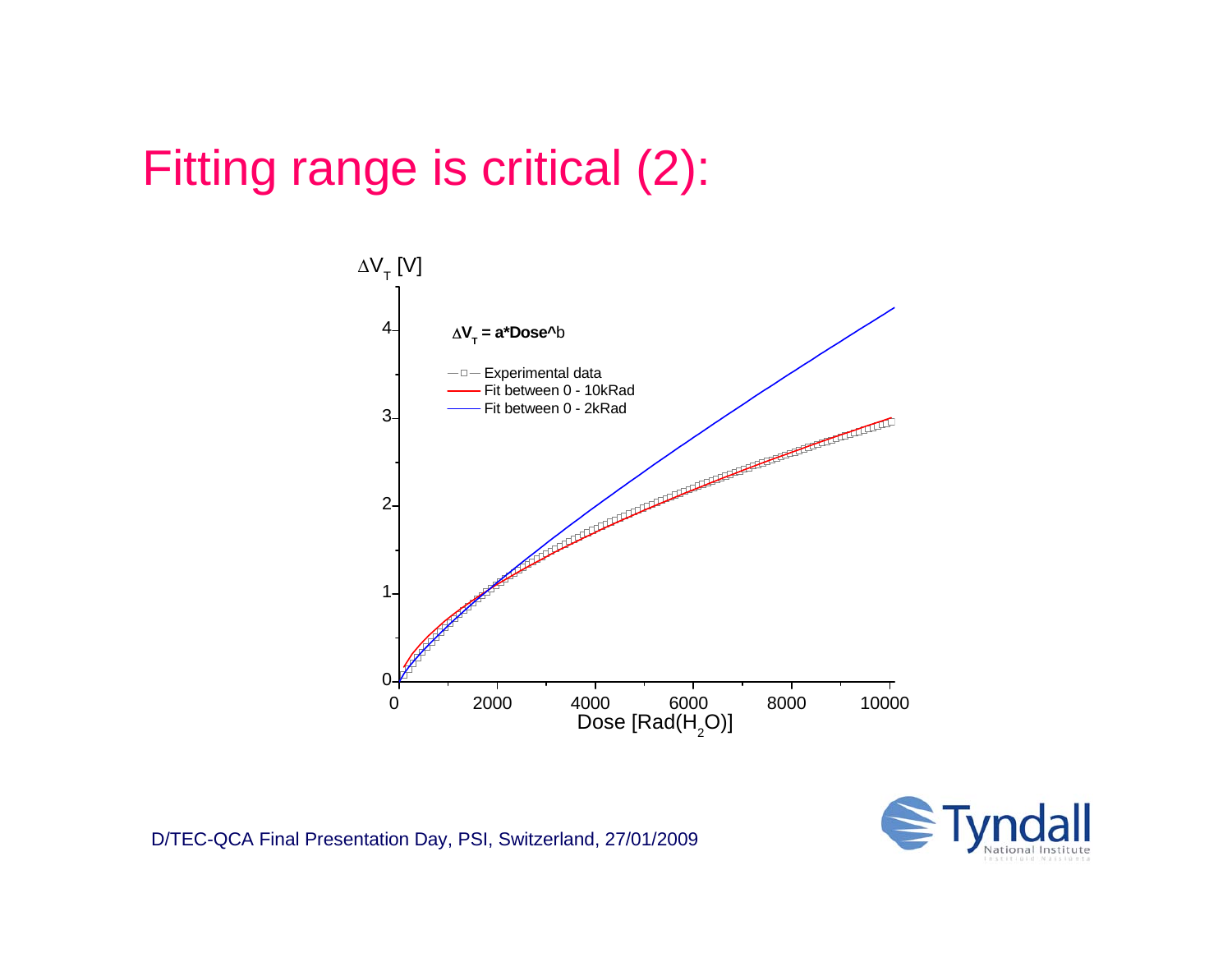# Charge pumping curves:



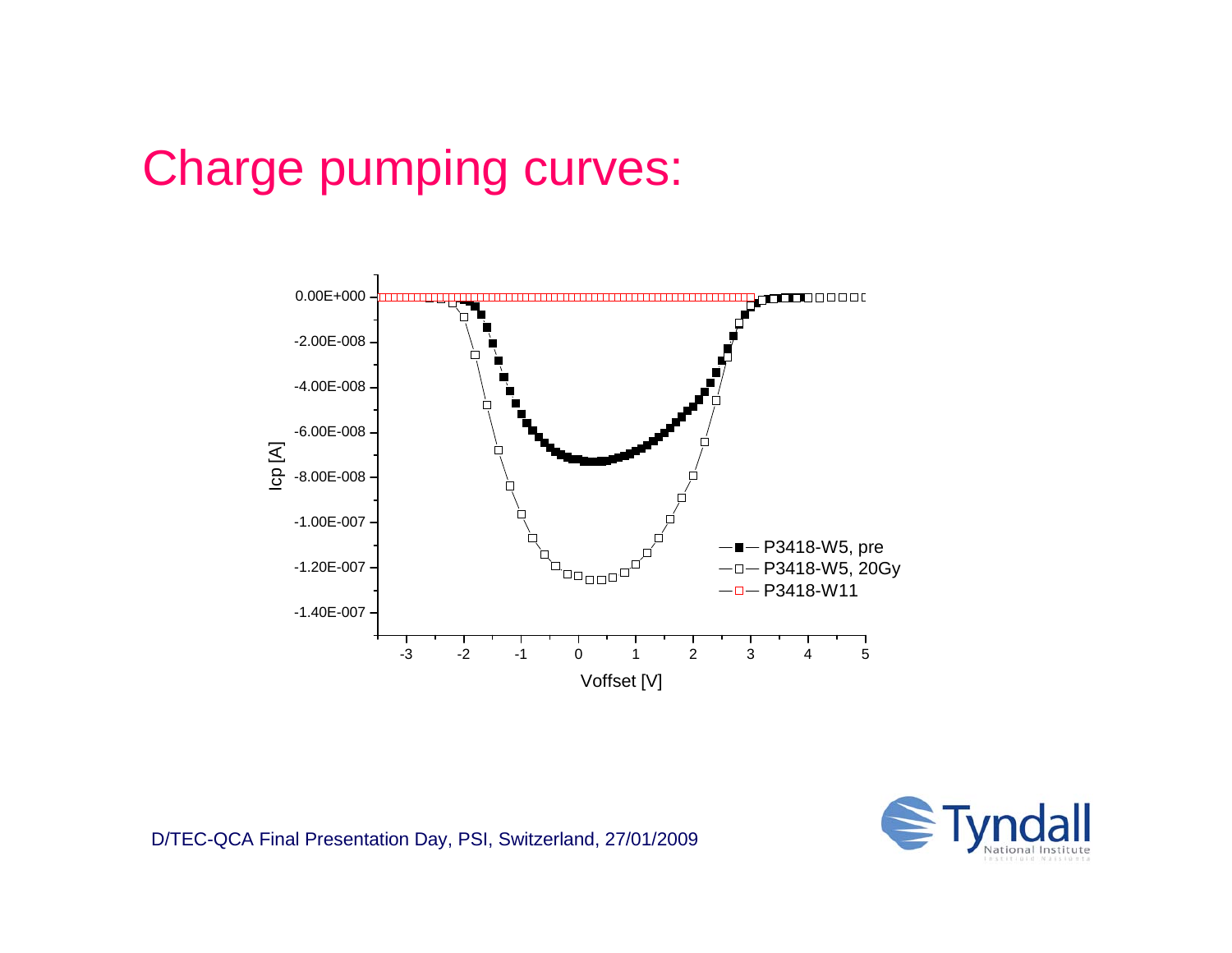#### Conclusions:

- $\bullet$ New RADFET batches successfully produced
- $\bullet$ Effects of gate oxide process changes observed
- $\bullet$ No dose rate dependence observed in tested range
- $\bullet$ Very uniform RADFET response
- •Care should be taken when choosing fitting ranges